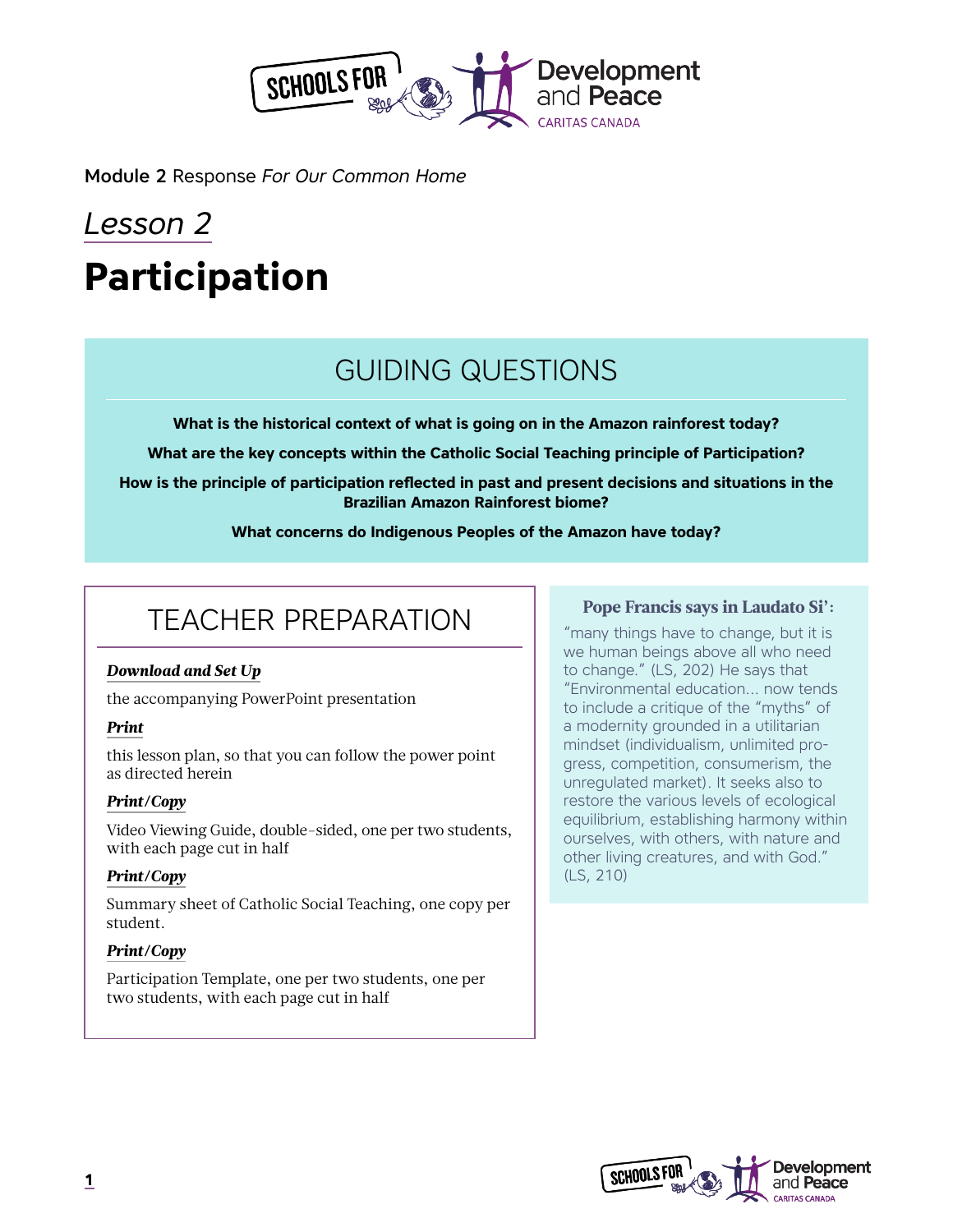# LESSON PLAN

### *IGNITE*

#### PROJECT Slide 1 of the power point.

Take a few minutes to review what students learned about what is going on in the Amazon in yesterday's categorizing work.

#### **Say:**

We discovered that there are violations to the earth and to humanity as economic 'development' is prioritized.

### *IMMERSE*

PROJECT Slide 2 to prepare for video [Brazil's indigenous land is being invaded](https://www.youtube.com/watch?v=oGjRNbXeRXI) (10:04)

*Note to teachers: This video captures a view of what is going on in the Amazon "now" (produced by Vox Atlas in November 2019). It should provide a perspective of how politics, economics and a dominion worldview collide with kinship, ecology, indigenous rights, and the principles of Catholic Social Teaching. And as Pope Francis says, "many things have to change, but it is we human beings above all who need to change." (LS, 202).* 

Give students the *Video Viewing Guide* to fill in as they view the video. The teacher should **stop the video at selected points** (see below but also adapt as you wish) to unpack meaning and to connect back to previous learning.

#### **Selected stop points:**

- **• 3:10** for students to read the National Truth Commission on the screen
- **• 3:40** for students to read the Constitution established in 1985
- **• 4:11** ask what language this Indigenous woman id speaking (Portuguese)? Why do you think she would be speaking Portuguese? What happened to indigenous languages?
- **• 5:17** Where is the pressure coming from to encroach on Indigenous protected lands?
- **• 5:41** What actions show a fundamental shift in thinking and valuing in the Brazilian government?
- **• 6:51** How do you think the Indigenous peoples feel as they hear these words from candidate Bolsonaro as he is running his presidential campaign?

When the view is complete, give students a few more minutes to *complete their Video Viewing Guide*. Invite them to *share in groups of four* and to *affirm and add to each other's thinking*.

#### Pope Francis:

"Many things have to change, but it is we human beings above all who need to change." (LS, 202)

"Environmental education.... now tends to include a critique of the 'myths' of a modernity grounded in a utilitarian mindset (individualism, unlimited progress, competition, consumerism, the unregulated market). It seeks also to restore the various levels of ecological equilibrium, establishing harmony within ourselves, with others, with nature and other living creatures, and with God." (LS, 210)

With the whole class, each person in the group is invited to share something from one section of their video viewing guide, and one question that he/she had.

Record these questions on the board to bring into future discussions or inquiries.

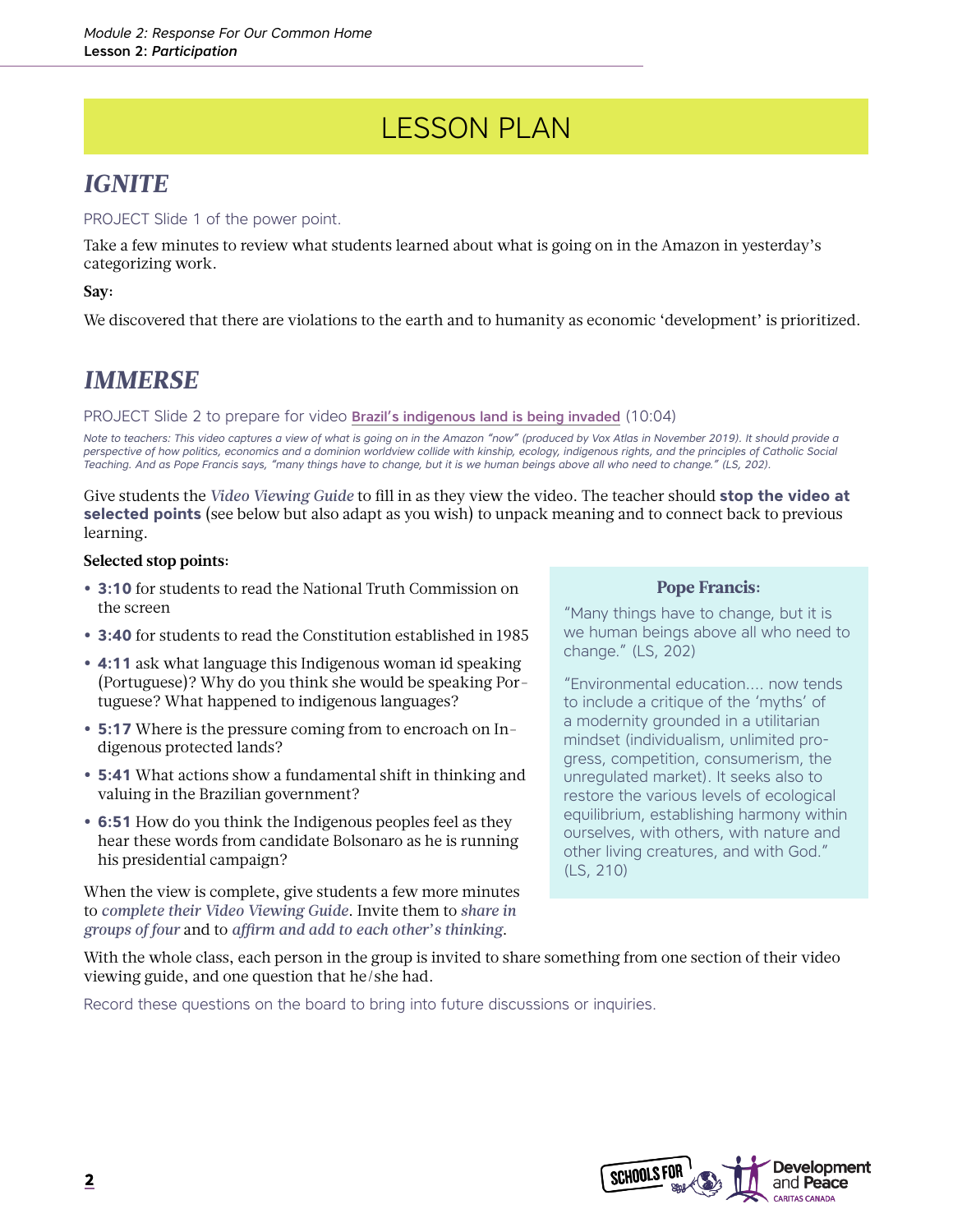## *COALESCE*

#### **Ask:**

In the video, what *laws* were put into place in 1985 with a new constitution and a move towards democracy?

*(Reparations to the indigenous people were made. The constitution recognized indigenous culture and traditions and gave them a way to get their traditional territories protected. A government agency called FUNAI was set up to demarcate the borders of a new protected territory, and then FUNAI agents would monitor these territories to ensure the people who lived there would be protected.)* 

#### Project Slide 3 (1985 Constitution of Brazil).

#### **Ask students:**

- **•** Who eventually lobbied to have these laws changed? (*Primarily the growing agriculture industry that wanted access to more and more land in the Amazon.*)
- **•** How were these laws broken? (*Encroachment on protected lands, clearing the rainforest for industry.*)
- **•** With what consequences? (*It was as though the law did not exist; rarely were there consequences of any type.*)
- **•** Why was there such a lack of consequences when the law was broken? (*The funding was severely cut for the agency FUNAI that was protecting the Indigenous peoples and the lands. The Indigenous peoples were left vulnerable against the forces of industry, expanding in the name of development.*)

#### Project Slide 4

#### **Ask students:**

- **•** Who had *power in 1985*?
- **•** What was the *lens* for exercising that power (*dominion, stewardship, or kinship*)?
- **•** *Who has power today?*
- **•** What is the lens for exercising that power (*dominion, stewardship, or kinship*)?

#### **Share:**

In this video, we see that principles give rise to laws. The government chose certain principles to be important for their country and then set up laws to enact these principles. This is what is meant by a *system*.

We also saw in the video that the system began to break down because the laws were not enforced.

In Module One, we looked at *5 principles* of Catholic Social Teaching. We are going to add one more today and see if that principle was applied in the decisions of the story.

#### Project Slide 5

This is the sixth Catholic Social Teaching, *Participation in Family and Community*.

#### Project Slide 6

#### **Ask students to look at the words.**

These are concept words that are important for this principle (or theme). Tell students we will define these words together. *Ask them for definitions of family and community*.

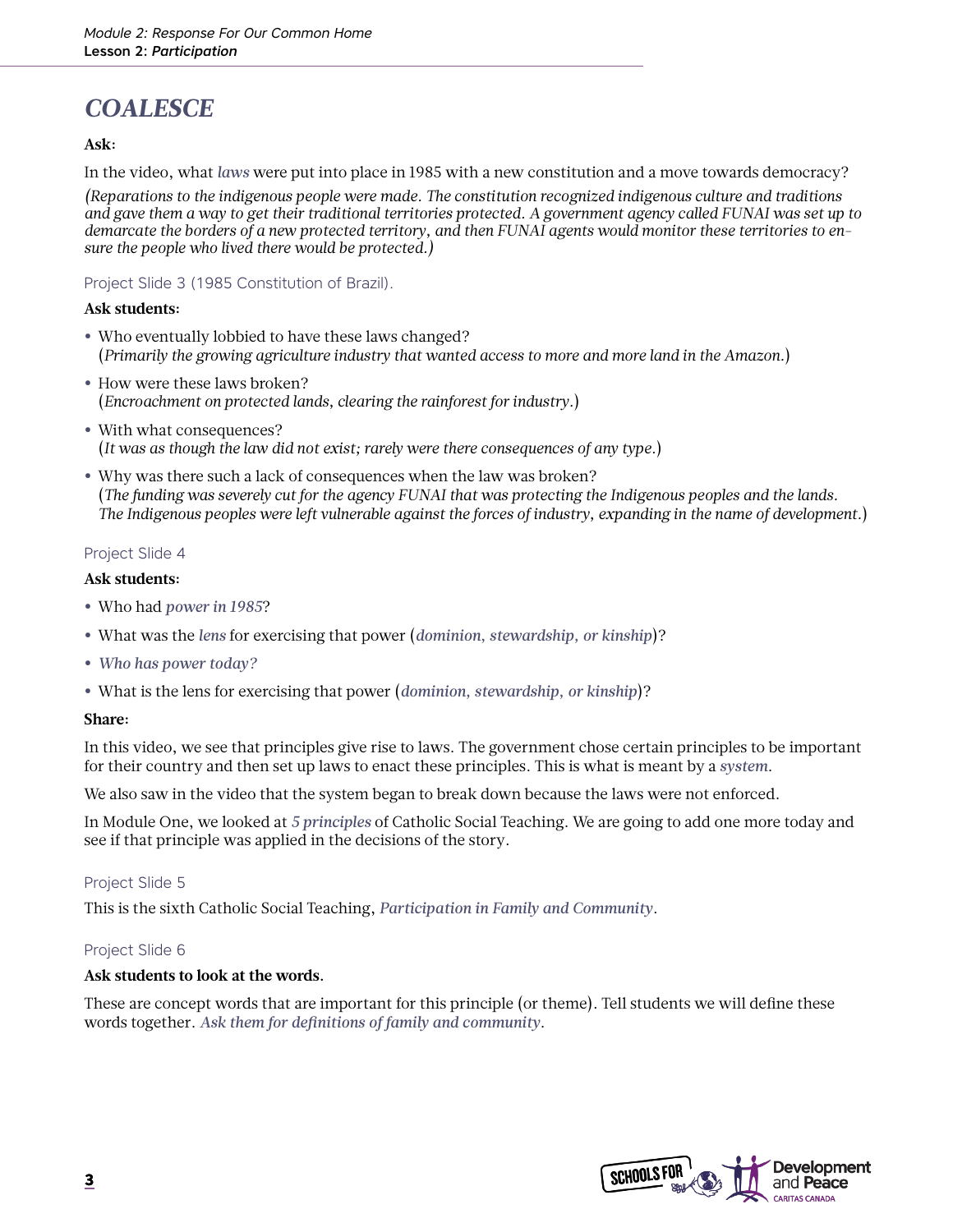#### Hand out the Summary Sheet of 7 Principles of Catholic Social Teaching.

#### **Read through Principle 6: Participation.**

Define terms and build meaning of the concepts in this principle.

*Subsidiarity* is an important concept. Connect students back to prior learning:

- **•** What is the root word in subsidiarity (*sub*)? What does that mean? Think of submarine (the lowest boat in the ocean). Subsidiarity is an organizing principle that matters should be handled by the smallest, lowest, or least centralized competent authority. (*Simple example: the class does not need the School Principal to decide how students will be put in small groups for small group work, the teacher can handle it, or even better, the students themselves.*)
- **•** Recall the stories from the Development and Peace Jubilee Book that students looked at in Module One Lesson 5. *How was subsidiarity practiced in the story you looked at?*
- **•** The last lesson of Module One, when the classroom community created their covenant for a culture of kinship, is an excellent *example of Subsidiarity*. The students had all the say for what would become their covenantal agreement to one another.

*Note to teacher: for more information,* [see this synopsis](https://www.devp.org/en/cst/subsidiarity)*.* 

**Depending on time, you may decide to show the Vox Atlas Amazon pt 3 video** again, which would increase depth of understanding of what the principle of Participation means, and what violation of this principle looks like. Students could complete the template as they view. If there is insufficient time to view the video a second time, then simply:

#### **Hand out the Participation Template.**

Have students fill it in with reference to the video just viewed. Ask students, in *groups of two*, to indicate in each square:

- **•** Would the Indigenous peoples of the Amazon say that this principle was important in 1985? *Give evidence* for their reasoning.
- **•** Would the Indigenous peoples of the Amazon say that this principle is important today? *Give evidence* for their reasoning.

Share their completed template and their thinking with another group. Teacher facilitate a summary discussion by asking each group of four to share the thinking on one of their template squares.



PROJECT Slide 7. Note: This concept will be discussed in more depth in Lesson Four but is important to introduce here.

#### **Ask:**

What is meant by the right to *free, prior, and informed consent*? Have you ever heard this before?

This is a right of all peoples, but especially indigenous peoples, *to be consulted in the decision on any matter that may affect their rights*. This consultation must give them the opportunity to consider all the information freely and without pressure, and to be involved in any final decision that affects them.

This right is an important theme in the United Nations Declaration on the Rights of Indigenous Peoples, which Brazil signed at the UN in Sept 2007. (Recap from Module One Lesson 4).

This man in the picture, Paulo, was murdered on Nov 1, 2019. He was a known defender of the rainforest and its people.

**Ask:** 

In the video we just watched, were the Indigenous peoples given the right to free, prior, and informed consent for the encroachment of loggers on to their protected reserve? What is the impact of this encroachment?

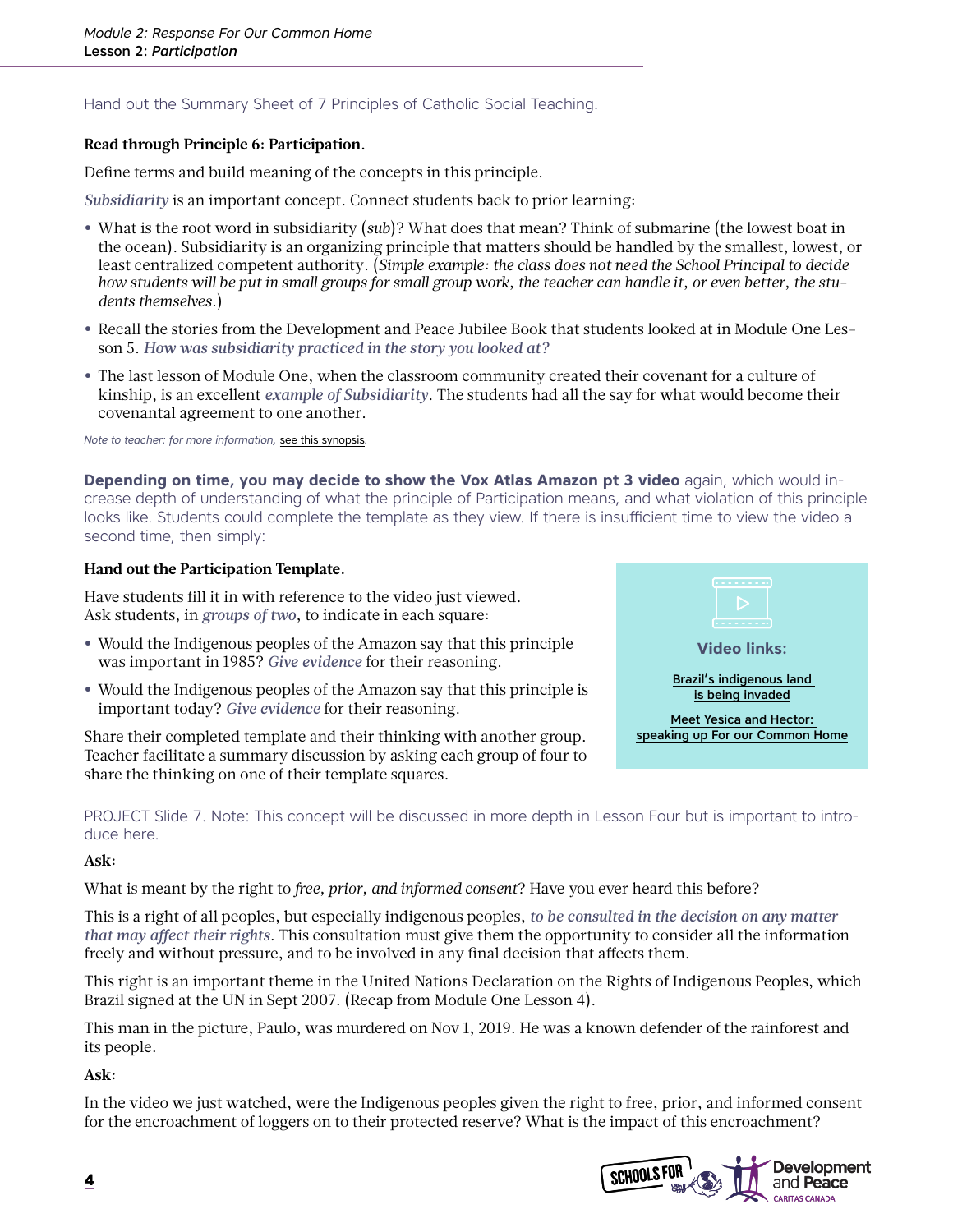#### Project Slide 8

Review the question - *what is happening in the Amazon biome today?*

As you review each point on this slide, ask students to *connect back* to the pictures that they *categorized* yesterday and to the *principle of participation* discussed today.

#### Project Slide 9

[Meet Yesica and Hector: speaking up For our Common Home](https://www.youtube.com/watch?v=MCA-_wwW-uo) from Development and Peace (3:33). It features Indigenous peoples in the Amazon area of Peru. It introduces another important element to this campaign, which is to act in solidarity with those are trying to defend the Amazon in care for our common home.

After the view, project Slide 10 and discuss the questions.

This is to help prepare the students for the next lesson.

### *CREATE*

The CREATE sections in the next lessons (3-6) will take into account the learnings from this lesson. If you wish to engage students with creativity, consider watching the video clip [For Our Common Home](https://www.youtube.com/watch?v=kxcRkBdnX0I) (1:30). Ask students why Development and Peace might use animation for their video, instead of interviewing Yesica and Hector. What does this video do that the others don't?

Please consider making a donation to support our mission at Development and Peace – working with partner organizations in the Global South who promote alternatives to unfair social, political and economic structures, and educating Canadians about the causes of poverty and mobilizing towards actions for change.

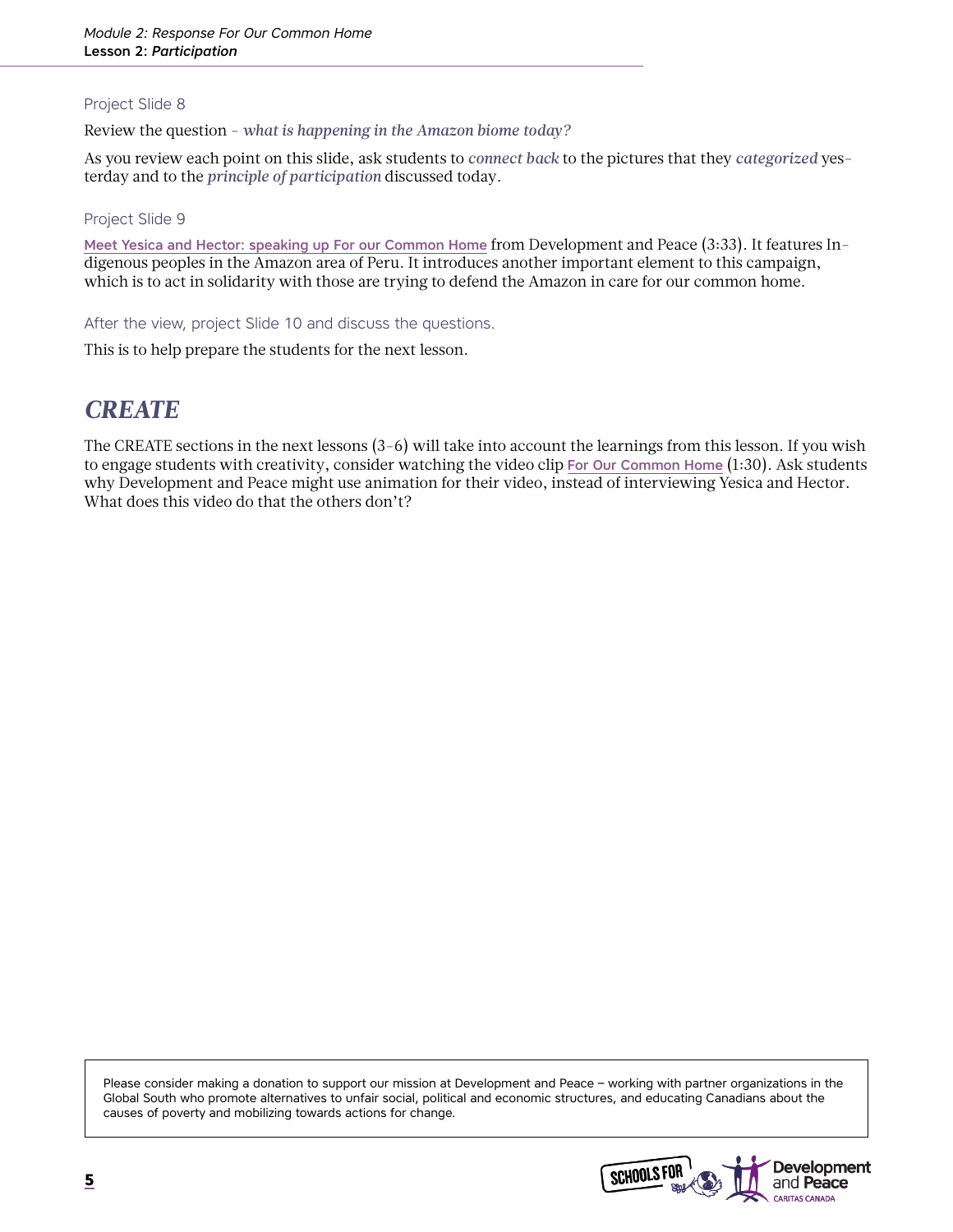# Summary of Seven Catholic Social Teachings

# **1** Human Dignity

- **•** All humans are created in the image and likeness of God. In that way, we have within us immense potential to love as God does.
- **•** Each human life is considered sacred within the wholeness of sacred creation.
- **•** Human value flows from one's relationship with God and is not earned or merited. It is inherent, meaning it exists within us permanently.
- **•** We can choose to hurt or violate our own or another person's human dignity, but a person's dignity is never removable.
- **•** Treating people with respect for their God-given dignity and life means more than simply allowing others to live; it means helping all to live to the fullest in all aspects of life: physical, social, mental, and spiritual. It means loving others as God does.
- **•** When we affirm our God-given dignity, we also acknowledge that we are in kinship with the rest of the created world. We are kin in nature and being.

# **2** Preferential Option for the Poor and Vulnerable

- **•** This means that we, as a church (the people of God), prioritize the needs of the poor and vulnerable when making decisions, both personally and as members of society.
- **•** We are called to respond to both immediate needs (charity) and systemic problems (justice). We need to care for the poor and vulnerable by giving them what they need in this moment, but also examining the structures, systems, and policies that need to change to create justice for the long term.

### **3** Rights and Responsibilities

- **•** Rights are those conditions or things that each person needs in order to be fully what God created him or her to be.
- **•** We have survival and thrival rights. Each right is accompanied by a corresponding responsibility.
- **•** All true rights are based on our fundamental dignity as a human being, made in God's image and likeness.

# **4** Solidarity

- **•** Solidarity means "to accompany", "to walk with" and often involves a willingness to advocate on behalf of.
- **•** All people are part of the same human family, whatever their national, racial, ethnic, economic, or ideological differences may be.
- **•** All people are part of the earth community and share responsibilities to help everyone and everything thrive.
- **•** The Christian vision is one of a world in which all people listen attentively and respectfully to people's struggles, and then act side by side as partners to bring about goodness (justice and peace) for everyone.
- **•** We are each called to act in a spirit of kinship for the common good of our brothers and sisters and the earth community.

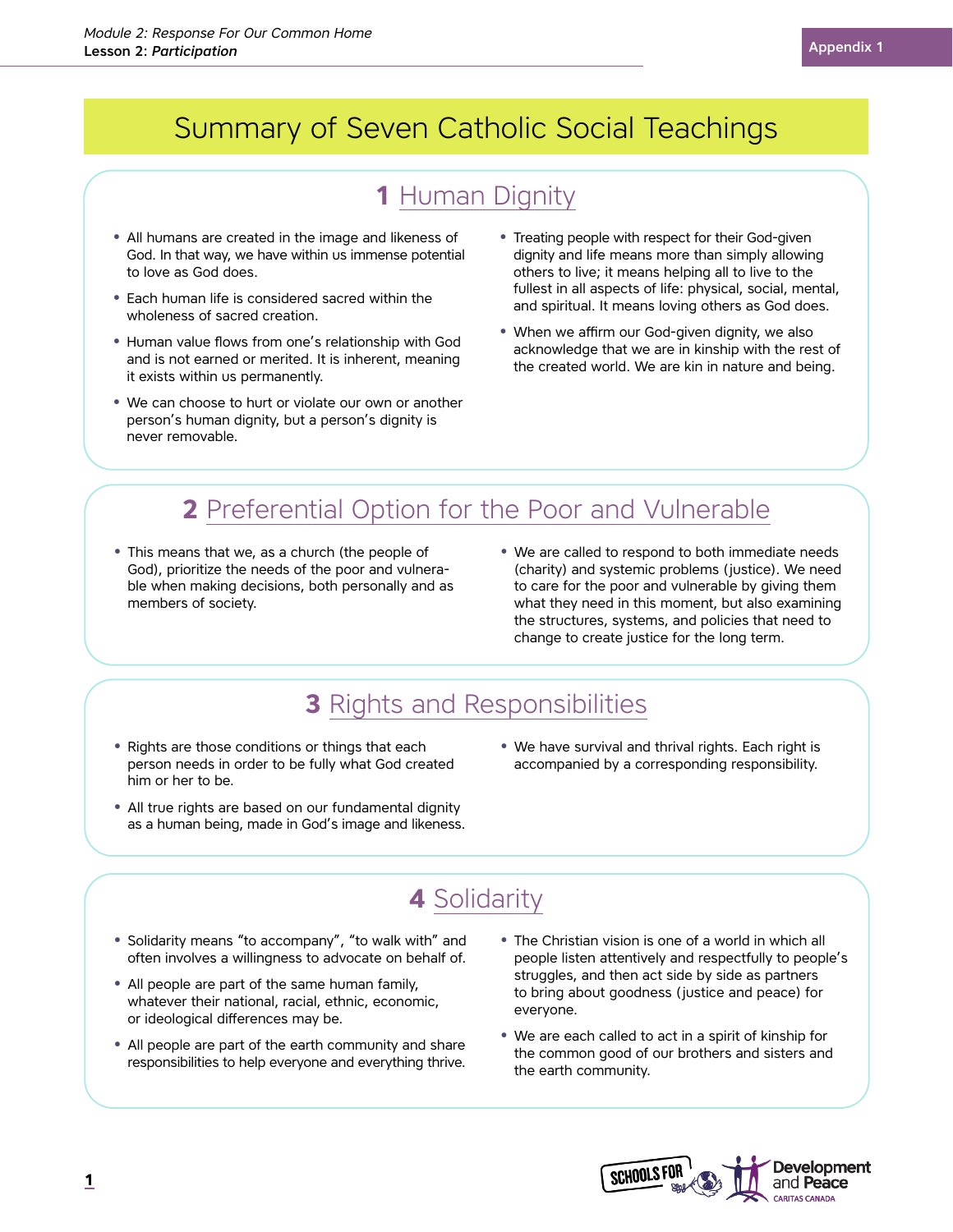# **5** Care for Creation

- **•** The magnificence of creation reveals something of the Creator who made it. "Any mistake we make about creation will also be a mistake about God." (Thomas Aquinas)
- **•** The earth and all within it has value in and of itself, as a work of God, as beauty, and as an inter-related system of harmony and order. Everything is in relationship, from the microcosm to the macrocosm.
- **•** In the spirit of kinship, we are called to care for all the created world, appreciating and preserving it for future generations.
- **•** Care for Creation is a deep call to choose love as a way of being in the world.

### **6** Participation in Family and Community

- **•** The human desire to be in relationship is a basic part of what it means to be made in the image of God. Human beings realize or *fulfill* their dignity in relationship with others and in community.
- **•** The family is the place where we learn to care for and love one another most ideally. We are responsible to participate fully in family and community life.
- **•** At a societal level, every person should have sufficient access to the goods and resources of society so that they can completely and easily live fulfilling and dignified lives. This is what is meant by *the common good*. Because we live in a global community, every nation is responsible to work in a true worldwide cooperation for the common good of the whole of

humanity with the perspective of an Indigenous teaching of "seven generations" ahead. This principle prioritizes the good of the earth community over commercial interests.

**•** The principle of *Subsidiarity* refers to levels of responsibility in organizing society. Governments and large organizations exist only to serve the good of human beings, families, communities, and the common good. Subsidiarity ensures a community's right to thrive by placing responsibility for decision-making and action at the lowest level-- in the social group closest to the family and community. Subsidiarity allows that all people can exercise their right and responsibility to participate in the economic, political, and cultural life of society.

### **7** The Dignity of Work and the Rights of Workers

**•** All persons have a right to dignified work, to fair wages and working conditions, and the right to organize and join a union. Work is more than a way to make a living: it is a form of continuing participation in God's creation. Work and the economy in general must serve the people, not the other way around.

Catholic Social Teachings is a 'living body' of content. For the purposes of this lesson we have organized them into seven, and highlighted four in our lesson plans. Development and Peace- Caritas Canada has an outline of ten principles *[on our website](https://www.devp.org/en/cst)* and *[in print](https://www.devp.org/sites/www.devp.org/files/documents/materials/devpeace_cst_principles.pdf)*, which you might also use as reference.

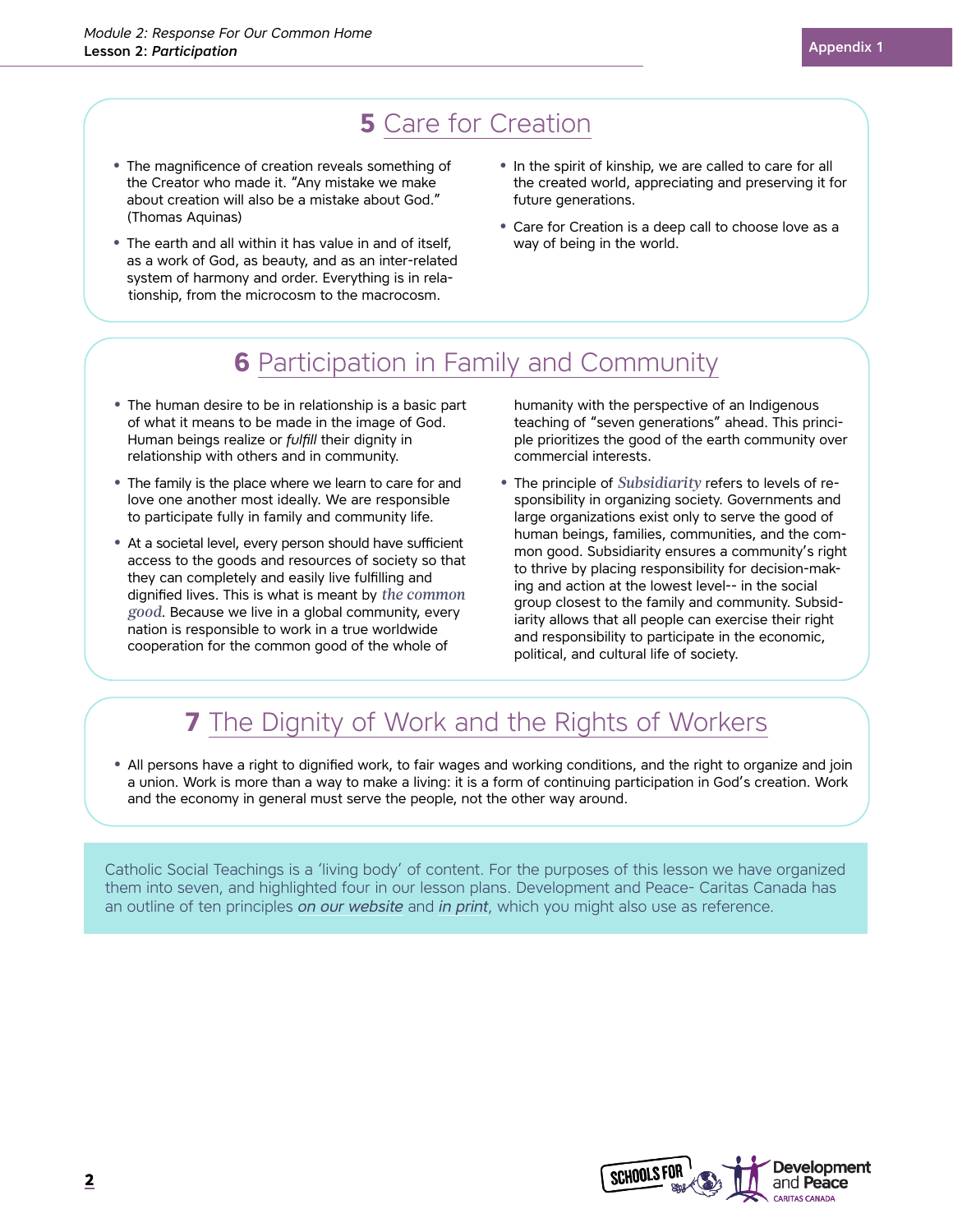## Video Viewing Question Guide for VOX Atlas: The Amazon

*Name:* 

| What connections do you make to the images<br>you categorized yesterday? | What surprised you?  |
|--------------------------------------------------------------------------|----------------------|
|                                                                          |                      |
| What worries you from what you see?                                      | What gives you hope? |

### Video Viewing Question Guide for VOX Atlas: The Amazon

| $Name: \_\_$                                                             |                      |
|--------------------------------------------------------------------------|----------------------|
| What connections do you make to the images<br>you categorized yesterday? | What surprised you?  |
| What worries you from what you see?                                      | What gives you hope? |

*Permission is granted by Development and Peace – Caritas Canada to reproduce for classroom use.*

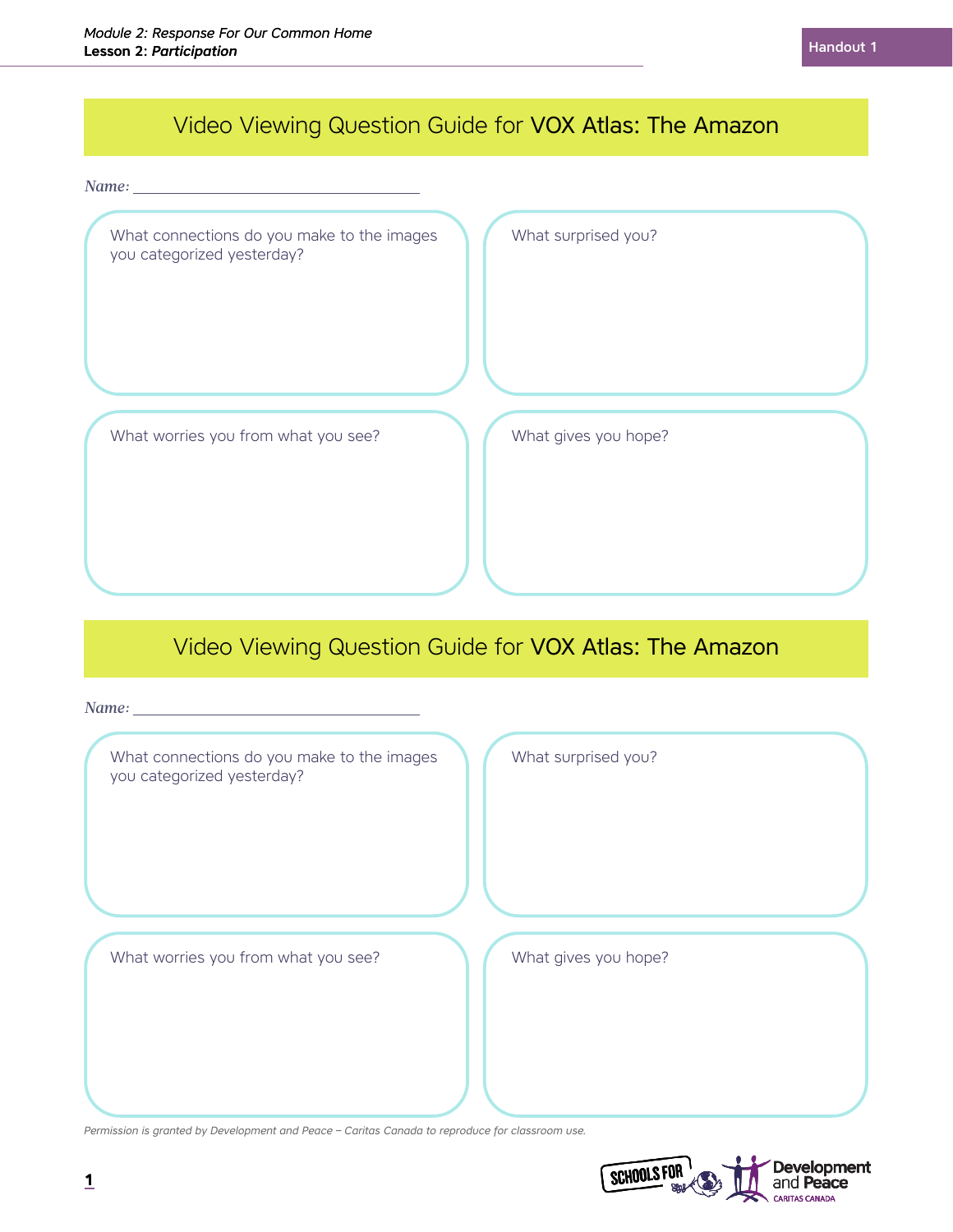What questions do you have?

What questions do you have?

**Development**<br>and **Peace**<br>CARITAS CANADA SCHOOLS FOR